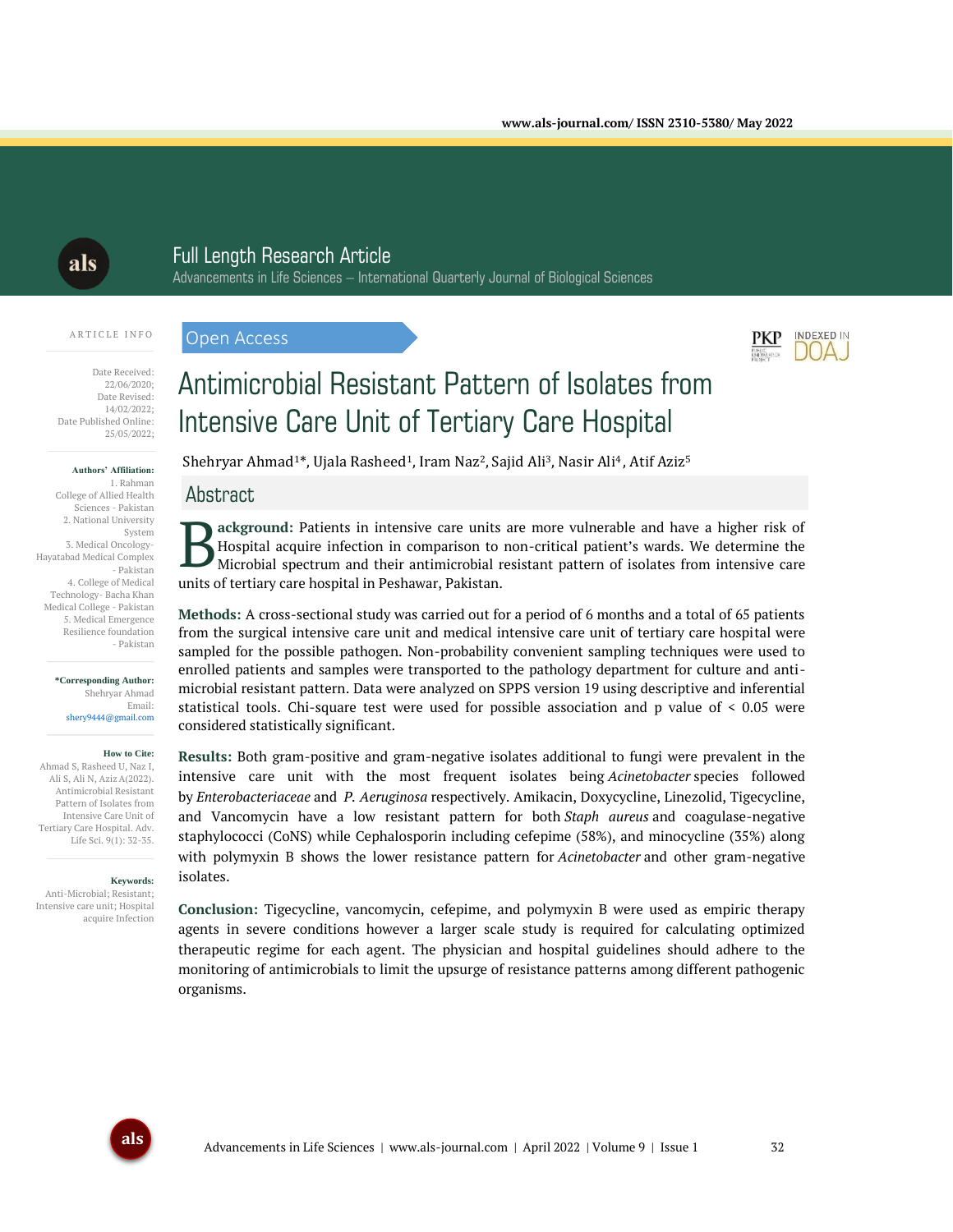# Introduction

Hospital-acquired infections (HAI) are most frequently encountered by both gram-positive and gram-negative bacteria. Hospitalized patients are vulnerable to be affected by certain infections due to immunocompromised status accompanying serious underlined illness, especially in case of admission in intensive Care Unit (ICU) [1-2]. Studies from various epidemiologic sources are required for local surveillance and resistant pattern of antimicrobial for improvement in empiric therapy. Such information is also necessary for infection control purposes and creating local guidelines to limit the spread of infection by adhering to such guidelines.

Patients admitted to both the surgical intensive care unit (SICU) and Medical intensive care unit (MICU) are always susceptible to hospital-acquired infection associated with increased morbidity and mortality. The rate of infection is five to ten times greater than non-ICU patients admitted for various reasons [3-4]. Multiple risk factors such as Intensive interventional procedures, age, and primary disease are associated with an increased rate of HAI.

The incidence of HAI in intensive care units is the median rate of 9 patients per 100 discharged ICU patients [5]. Several studies reported a rate of nosocomial infection related to ICU patients with an approximate prevalence of 5 to 30 % [6]. The infection ranges from a urinary infection, respiratory illness to septicemia which accounts for 19% prevalence of ICU patients [6-7].

Use of Antimicrobial agents re in parallel to the development of their resistance as reported by the United States National Nosocomial Infection Surveillance System in their report [8-9].

Gram-positive and gram-negative bacteria were the most frequently encountered microbiologic agents for causing ICU to acquire infection with the prevalence of 34% in comparison to all hospital-acquired Gramnegative bacteremia's [10]. Moreover, a study reported a higher mortality rate of 7-fold increase in comparison to admitted patients without gram-negative septicemia [11].

MDR phenotype creates a challenging scenario and limits therapeutic options for treating hospital acquire infection and has an economic and social burden [12]. Information regarding the current antimicrobial resistant pattern against various isolates from intensive care unit are scarce and required updated study to optimize the therapeutic strategy for empiric treatment. This study was designed to determine the frequently encountered organism in ICU and their resistance pattern along with multi-drug resistant (MDR) phenotype against commonly prescribed antimicrobial agents.

### **Methods**

A cross-sectional study was done in SICU and MICU of Rehman Medical Institute Peshawar Pakistan from 05 august-2017 to 05-December-2017. Patients were selected after reviewing their hospital stay in both Surgical and medical intensive care units for greater than 48 to 72 hours of admission. 65 patients were enrolled in the study irrespective of gender and age. Different samples including blood, urine, pus, sputum, body fluids, bronco alveolar lavage were screened for bacterial and fungal isolates. All Samples were transported to the Pathology department for determination of culture and antimicrobial susceptibility testing. All cultures were processed in accordance with the standard microbiological protocol defined by CLSI (Clinical Laboratory standard Institute) guidelines. Urine samples were inoculated and cultured on CLED (Cysteine-lactose-electrolyte Deficient agar) and MacConkey agar while CLED, MacConkey, and Blood agar were used for sputum samples. Blood cultures were processed on BD BACTEC™ Automated Blood Culture System. Inoculated media were kept overnight for incubation at 35C for 24 hours. After overnight incubation of the plate's bacterial growth was isolated and identified based on gram staining, Colony morphology, and biochemical characteristics as per CLSI guidelines.

Coagulase tests were used for catalase-positive grampositive cocci. For fungal isolation cultured was carried on Sabouraud dextrose agar. After microbial isolation, all isolated were subcultured on MHA (Muller Hinton agar) media for antimicrobial susceptibility testing. For standardization of an approximate number of bacteria in a liquid suspension of 0.5 McFarland turbidity standard which provides an optical density comparable to the density of a bacterial suspension with a 1.5 x 10^8 colony forming units (CFU/ml) were used.

The antibiotics used for antibiogram determination were: fosfomycin 50ug, nitrofurantoin 300ug, ampicillin 10ug, ceftazidime 30ug, tazobactam/piperacillin 10/100ug, imipenem 10ug, gentamicin 10ug, ciprofloxacin 5ug, amikacin 30ug andcontrimaxazole1.25/23.75ug. The plates were incubated at 37c for 24 hours. For quality control purpose different ATCC strains were used for positive control such as staphylococcus aureus ATCC 25923; *Escherichia coli* ATCC 25922. Data were analyzed on SPSS v19 software and variables for analyzed based on descriptive and inferential statistical tools. Chi-square tests of association were used in order to reveal a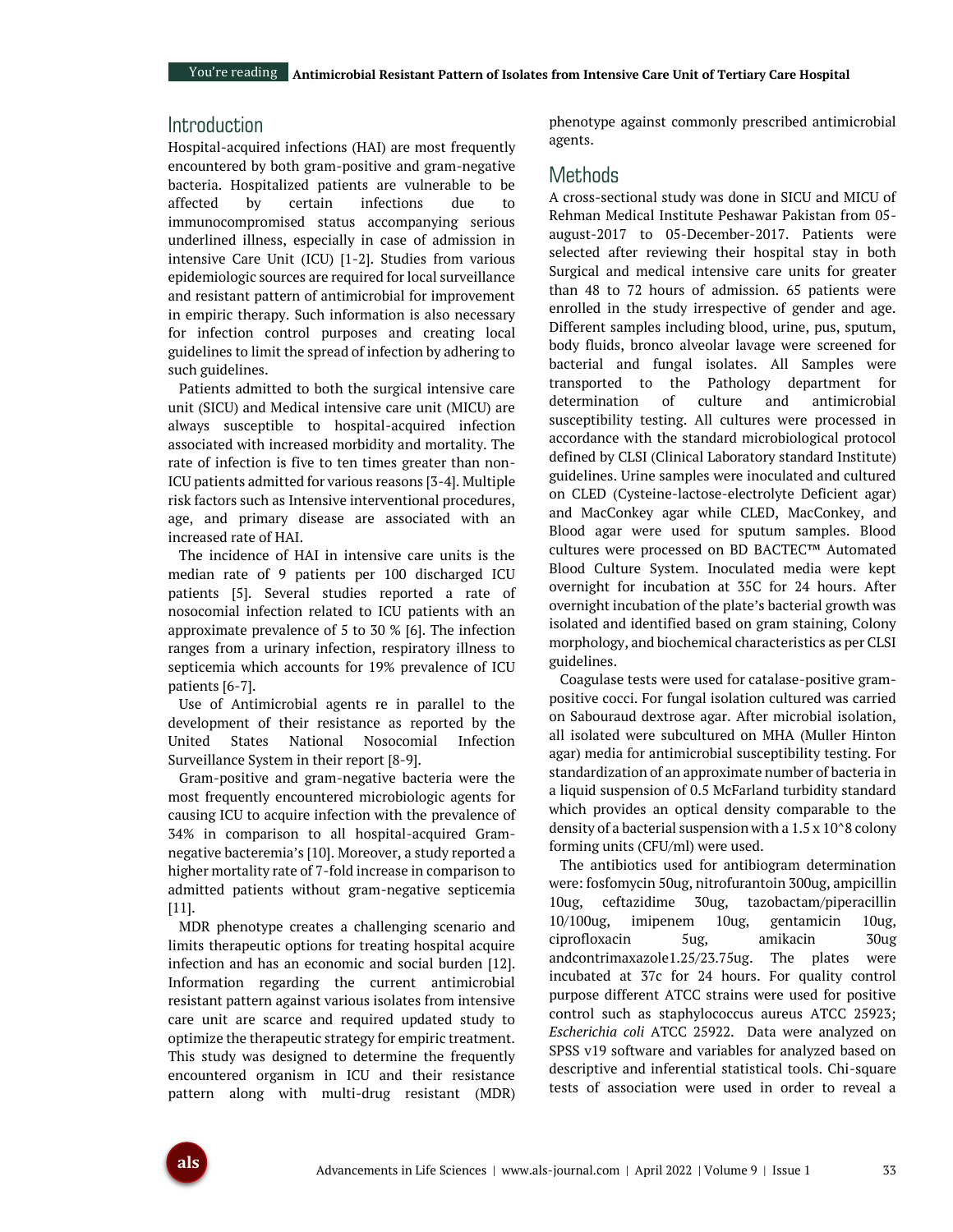significant association between the categorical variables. A P-value of <0.05 was considered statistically significant.

### **Results**

A total of 65 patients were sampled for different clinical samples. The isolates were obtained from different sites i.e., blood (16%), followed by urine (15%), BAL and tracheal secretions (13%), pus (12%), and others (7%) respectively. Coagulase-negative staphylococci, pseudomonas, and staphylococcus aureus were the 3 common isolates from blood. *Enterobacteriaceae* family was the predominant isolates in urine and Acinetobacter in BAL. *Acinetobacter* species, *Pseudomonas Aeruginosa* and *Enterobacteriaceae* family were the most common isolates among gram-negative organisms, while *Staph aureus* and Coagulase-negative staphylococci (CoNS) were the two leading grampositive isolates. For *enterococcus* spp, there were no VRE isolates found. The most frequent species isolated from ICU was *Acinetobacter*. The frequency of grampositive was 22% and gram-negative was 70% while fungal isolates were 8% respectively. Table 1 shows the percentage of antibiotic resistance to gram-positive isolates resistance to the antibiotics tested. Both Staphylococcus aureus and coagulase-negative staphylococcus show 0% resistance to vancomycin, linezolid, and tigecycline.

| <b>Antimicrobial drug</b> | Antimicrobial resistant pattern |             |  |
|---------------------------|---------------------------------|-------------|--|
|                           | <b>Staph Aureus</b>             | <b>CoNS</b> |  |
| Amikacin                  | 0%                              | 0%          |  |
| Erythromycin              | 80%                             | 60%         |  |
| Gentamicin                | 20%                             | 40%         |  |
| Ciprofloxacin             | 100%                            | 40%         |  |
| Clindamycin               | 0%                              | 20%         |  |
| Amoxicillin-clavulanate   | 100%                            | 80%         |  |
| Ceftriaxone               | 80%                             | 20%         |  |
| Doxycycline               | 20%                             | 0%          |  |
| Fusidic acid              | 60%                             | 20%         |  |
| Linezolid                 | 0%                              | 0%          |  |
| Tigecycline               | 0%                              | 0%          |  |
| Vancomycin                | 0%                              | 0%          |  |

**Table 1:** Antimicrobial resistant pattern of Isolates from different clinical samples.

### **Discussion**

Reduction in antimicrobial resistance predominantly in ICUs has been a goal for all intensive care units as it improves outcome and cost to all patients in terms of the expenses for costly antibiotics as the duration of ICU stay. Various epidemiological studies reported the antimicrobial resistance to ICU isolates due to increasing utilization as prophylactic and therapeutic strategies. In our study, the most frequent pathogen isolated from ICU were *Acinetobacter, E. coli*, and *Pseudomonas Aeruginosa*. *Staph aureus* and coagulase-negative *staphylococci* were predominant isolates. This observation was agreed with the finding of

a previous study that reported the bacterial spectrum and antimicrobial susceptibility pattern in Saudi Arabia [13]. The frequency of gram-positive and gram-negative bacilli in our study was 22% and 70% respectively.

| Antimicrobial | Antimicrobial resistant pattern |             |                      |
|---------------|---------------------------------|-------------|----------------------|
| drug          | <b>Enterobacteriaceae</b>       | Pseudomonas | <b>Acinetobacter</b> |
| Amikacin      | 95%                             | 60%         | 94%                  |
| Ciprofloxacin | 82%                             | 58%         | 100%                 |
| Gentamicin    | 68%                             | 70%         | 63%                  |
| Doxycycline   | 62%                             |             | 65%                  |
| Cefepime      | 10%                             | 12%         | 58%                  |
| Ceftriaxone   | 82%                             |             | 82%                  |
| Piperacillin  | 58%                             | 22%         | 58%                  |
| Polymyxin B   | 28%                             |             | 60%                  |
| Sulzon        | 38%                             | 20%         |                      |
| Minocycline   |                                 |             | 35%                  |
| Meropenem     | 48%                             | 25%         | 55%                  |
| Tigecycline   | 20%                             |             |                      |
| Imipenem      | 35%                             | 25%         |                      |

**Table 2:** Antimicrobial resistant pattern of Isolates from different clinical samples**.**

A multicenter surveillance study from china ICUs also reported the rate of infection by gram-negative was greater than gram-positive i.e. 63.2% and 36.8% respectively which is almost similar to our finding [14]. In our study all gram-positive isolates were found sensitive to vancomycin, tigecycline, linezolid and amikacin while resistant to ciprofloxacin, erythromycin Amoxicillin-clavulanate, and Ceftriaxone. Our findings are in agreement with the findings of a study from Secondary Care Hospital in Saudi Arabia [15]. They reported the resistance pattern for erythromycin 40% and ciprofloxacin 56% respectively. Higher resistance to ciprofloxacin was observed for *staph aureus* than CoNS. This observation is agreed with the finding of a study on the antimicrobial resistance pattern of surgical ICU in Turkey [16].

Overall vancomycin, tigecycline, and linezolid can effectively use as a therapeutic choice for Gram-positive infections while high resistance to amoxicillinclavulanate, ciprofloxacin implies their averting their choice of drug for treating ICU related infections in our settings. Similar findings were reported by Japoni A et al to use vancomycin as a control for gram-positive infections [17]. In our study, *Acinetobacter* isolates were resistant to ampicillin, amoxicillin-clavulanate, and ciprofloxacin, whereas minocycline, polymyxin B, tigecycline shows a least resistant pattern. *Enterobacteriaceae* shows higher resistance to ceftriaxone, amikacin, and ciprofloxacin. similar findings were reported by mehr et al [18] reported higher resistance to ciprofloxacin, ceftriaxone while amikacin shows least resistance. The gram-negative bacteria were the major cause of infections in the ICU. The commonest isolates were *S.aureus, Acinetobacter, Enterobacteriaceae, and Pseudomonas Aeruginosa*. The